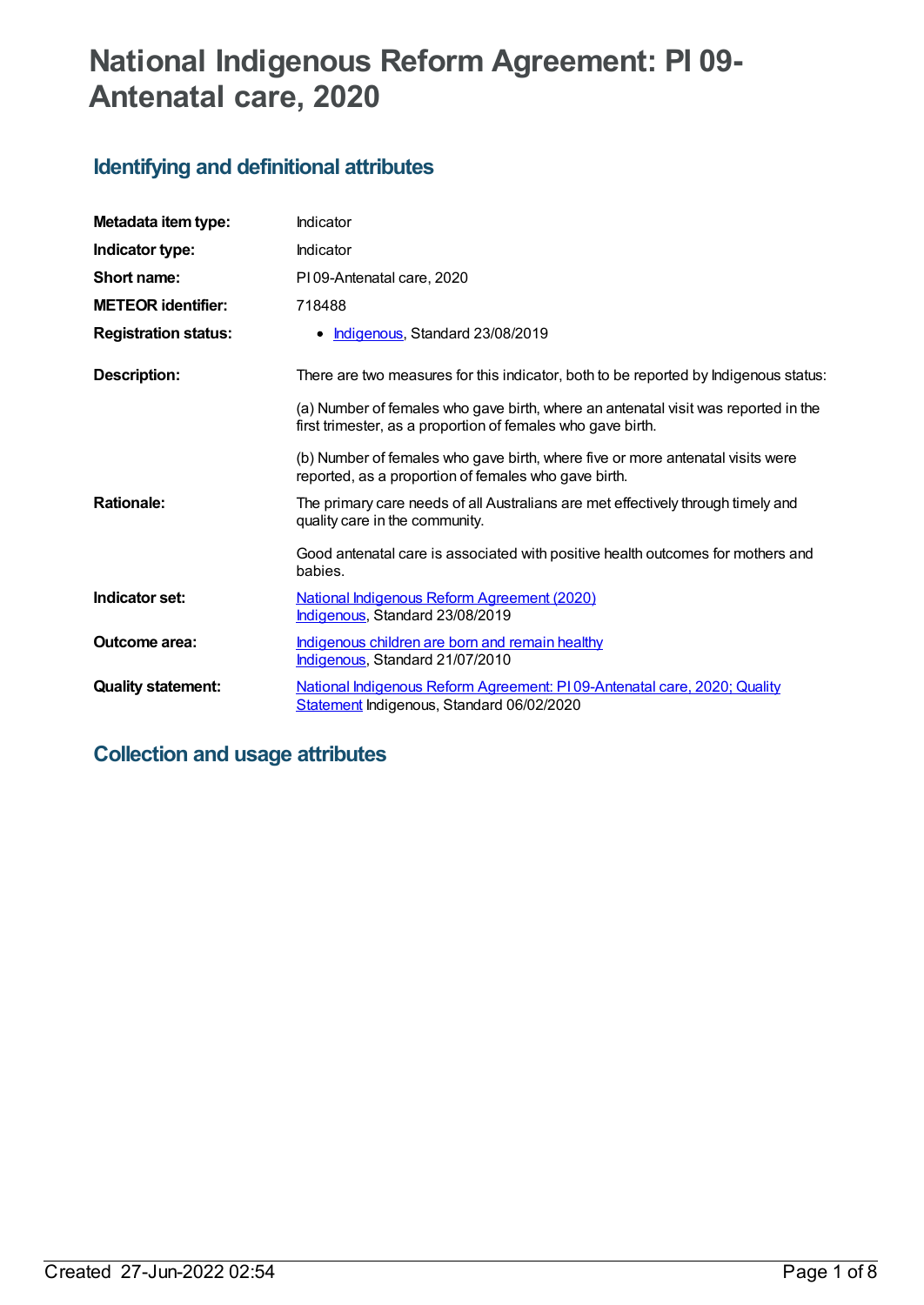**Computation description:** First trimester is defined as up to and including 13 weeks of pregnancy.

Analysis by state/territory and remoteness is based on the usual residence of the mother.

Data exclude Australian non-residents, residents of external territories and records where state/territory of residence was not stated.

Crude rates are calculated for Indigenous Australians.

**[Age-standardised](https://meteor.aihw.gov.au/content/327276) rates** are calculated for Indigenous and non-Indigenous Australians.

Rate ratios and rate differences are calculated for comparisons between Indigenous and non-Indigenous Australians (using age-standardised rates).

#### **For variability bands:**

Variability bands are to be calculated for rates using the standard method (see definition below).

#### **For trends:**

Percentage change and statistical significance of change is to be calculated (required for reporting of progress over time).

#### **Presentation:**

Number, rate expressed as a percentage, rate ratios, rate differences and variability bands.

#### **Definitions:**

Standard method for variability band computation:

Rates derived from administrative data counts are not subject to sampling error but may still be subject to natural random variation, especially for small counts. A 95% confidence interval (CI) for an estimate is a range of values which is very likely (95 times out of 100) to contain the true unknown value. Where the 95% CIs of two estimates do not overlap it can be concluded that there is a statistically significant difference between the two estimates. This is the standard method used in Australian Institute of Health and Welfare (AIHW) publications for which formulas can be sourced from Breslow and Day (1987) in the publication *Statistical methods in cancer research*. Typically in the standard method, the observed rate is assumed to have natural variability in the numerator count (for example, deaths, hospital visits) but not in the population denominator count. Also, the rate is assumed to have been generated from a normal distribution ('Bell curve'). Random variation in the numerator count is assumed to be centred around the true value; that is, there is no systematic bias.

**Computation: Crude rate (expressed as a percentage):** 100 x (Numerator ÷ Denominator).

**[Age-standardised](https://meteor.aihw.gov.au/content/327276) rate (expressed as a percentage[\):](https://meteor.aihw.gov.au/content/327276)** calculated using the direct method, using five-year age groups from 15–19 to 40–44 with the 30 June 2001 Australian female estimated resident population (ERP) based on the 2001 Census as the standard population. Age-standardisation should be done in accordance with the National Indigenous Reform Agreement Performance Information Management Group (NIRAPIMG) agreed principles for direct agestandardisation (see Comments section. Note that Principle 4 is not applicable for this indicator).

**Rate ratio:** Indigenous age-standardised rate divided by non-Indigenous agestandardised rate.

**Rate difference:** Indigenous age-standardised rate minus non-Indigenous agestandardised rate.

**Variability band:** to be calculated using the standard method for estimating 95% confidence intervals as follows: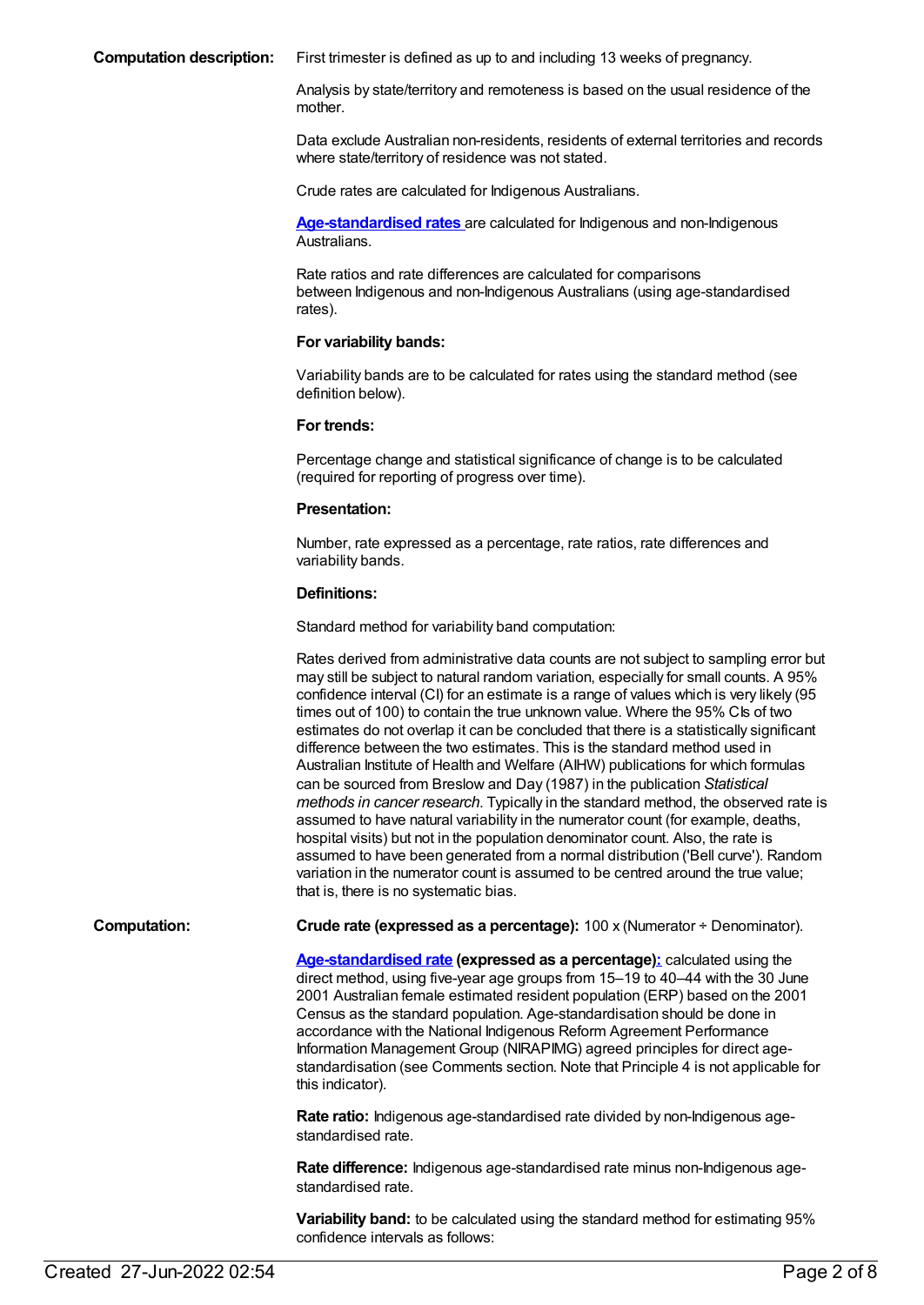*Crude rate*:

$$
CI(CR)_{95\%} = CR \pm 100 \times 1.96 \times \sqrt{\frac{CR}{100} \left(1 - \frac{CR}{100}\right)}
$$

Where CI = confidence interval for either Measure (a) or Measure (b)

*CR* = crude rate for either Measure (a) or Measure (b)

*n* = crude rate denominator for either Measure (a) or Measure (b).

*Age-standardised rate:*

$$
CI(ASR)_{95\%} = ASR \pm 1.96 \times \sqrt{\sum_{i=1}^{I} \frac{w_i^2 d_i}{n_i^2}}
$$

Where CI = confidence interval for either Measure (a) or Measure (b)

ASR = age-standardised rate for either Measure (a) or Measure (b)

 $w<sub>i</sub>$  = the proportion of the standard population in age group i

 $d_i$  = the numerator for either Measure (a) or Measure (b) in age group i

 $n_i$  = the denominator for either Measure (a) or Measure (b) respectively (see Denominator below) in the population in age group i.

**Percentage change:** Calculated by multiplying the average annual change over the period by the number of data points less 1. This is then divided by the rate for the first year in the series and multiplied by 100.

The average annual change in rates, rate ratios and rate differences are calculated using linear regression which uses the least squares method to calculate a straight line that best fits the data and returns an array that best describes the line. The simple linear regression line,  $Y = a + bX$ , 'slope' estimate (b) was used to determine the average annual change in the data over the period. The formula used to calculate the slope estimate and standard error of the slope in Microsoft Excel is:

LINEST (known\_y's, known\_x's, true) entered as an array formula (Ctrl, Shift, Enter).

**Statistical significance of change:** The 95% CIs for the standard error of the slope estimate (average annual change) are used to determine whether the apparent increases or decreases in the data are statistically significant at the p<0.05 level. The formula used to calculate the CIs for the standard error of the slope estimate is:

95% C $I(x) = x \pm 1.96$  x SE $(x)$ 

where x is the average annual change (slope estimate). If the upper and lower 95% CIs do not include zero, then it can be concluded that there is statistical evidence of an increasing or decreasing trend in the data over the study period.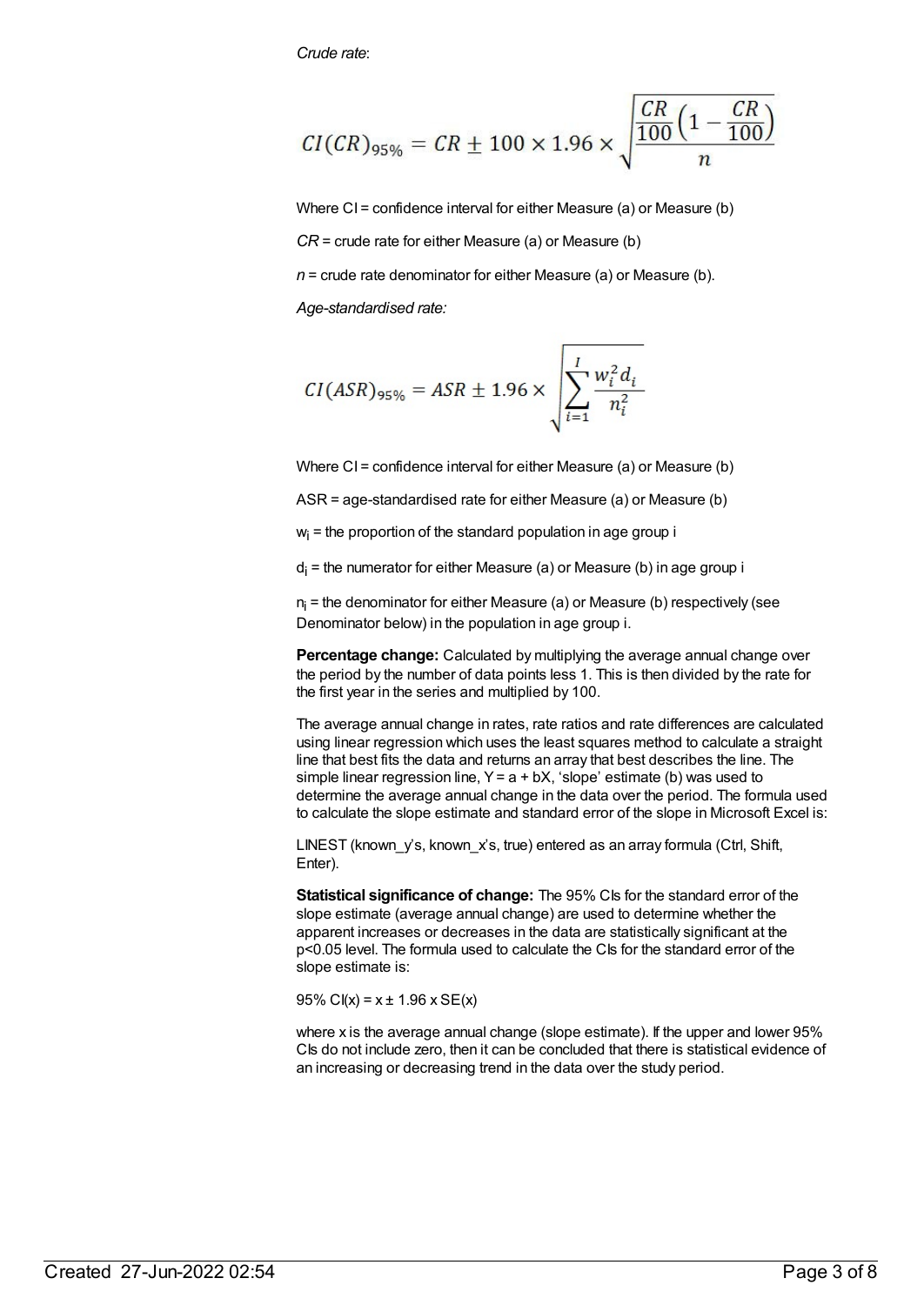| <b>Numerator:</b>               | Measure (a):                                                                                                                                                                       |
|---------------------------------|------------------------------------------------------------------------------------------------------------------------------------------------------------------------------------|
|                                 | Number of females who gave birth to at least 1 live or stillborn baby, where an<br>antenatal visit was reported in the first trimester (up to and including 13 completed<br>weeks) |
|                                 | Measure (b):                                                                                                                                                                       |
|                                 | Number of females who gave birth to at least 1 live or stillborn baby, where 5 or<br>more antenatal visits were reported for pregnancy of 32 or more weeks gestation.              |
| <b>Numerator data elements:</b> | <b>Data Element / Data Set-</b>                                                                                                                                                    |
|                                 | Product of conception-gestational age, completed weeks N[N]                                                                                                                        |
|                                 | Data Source                                                                                                                                                                        |
|                                 | <b>AIHW National Perinatal Data Collection (NPDC)</b>                                                                                                                              |
|                                 | NMDS / DSS                                                                                                                                                                         |
|                                 | Perinatal NMDS 2014-18                                                                                                                                                             |
|                                 | Guide for use                                                                                                                                                                      |
|                                 | Data source type: Administrative by-product data.                                                                                                                                  |
|                                 | Data Element / Data Set-                                                                                                                                                           |
|                                 | Pregnancy—estimated duration (at the first visit for antenatal care), completed<br>weeks N[N]                                                                                      |
|                                 | Data Source                                                                                                                                                                        |
|                                 | <b>AIHW National Perinatal Data Collection (NPDC)</b>                                                                                                                              |
|                                 | NMDS / DSS                                                                                                                                                                         |
|                                 | Perinatal NMDS 2014-18                                                                                                                                                             |
|                                 | Guide for use                                                                                                                                                                      |
|                                 | Data source type: Administrative by-product data.                                                                                                                                  |
|                                 | Data Element / Data Set                                                                                                                                                            |
|                                 | Female-number of antenatal care visits, total N[N]                                                                                                                                 |
|                                 | Data Source                                                                                                                                                                        |
|                                 | <b>AIHW National Perinatal Data Collection (NPDC)</b>                                                                                                                              |
|                                 | NMDS / DSS                                                                                                                                                                         |
|                                 | Perinatal NMDS 2014-18                                                                                                                                                             |
|                                 | Guide for use                                                                                                                                                                      |
|                                 | Data source type: Administrative by-product data.                                                                                                                                  |
| Denominator:                    | Measure (a)                                                                                                                                                                        |
|                                 | Total number of females who gave birth to at least one live or stillborn baby (where<br>gestation at first antenatal visit is known).                                              |
|                                 | Measure (b)                                                                                                                                                                        |
|                                 | Total number of females who gave birth at 32 weeks or more gestation to at least<br>one live or stillborn baby (where number of antenatal visits is known).                        |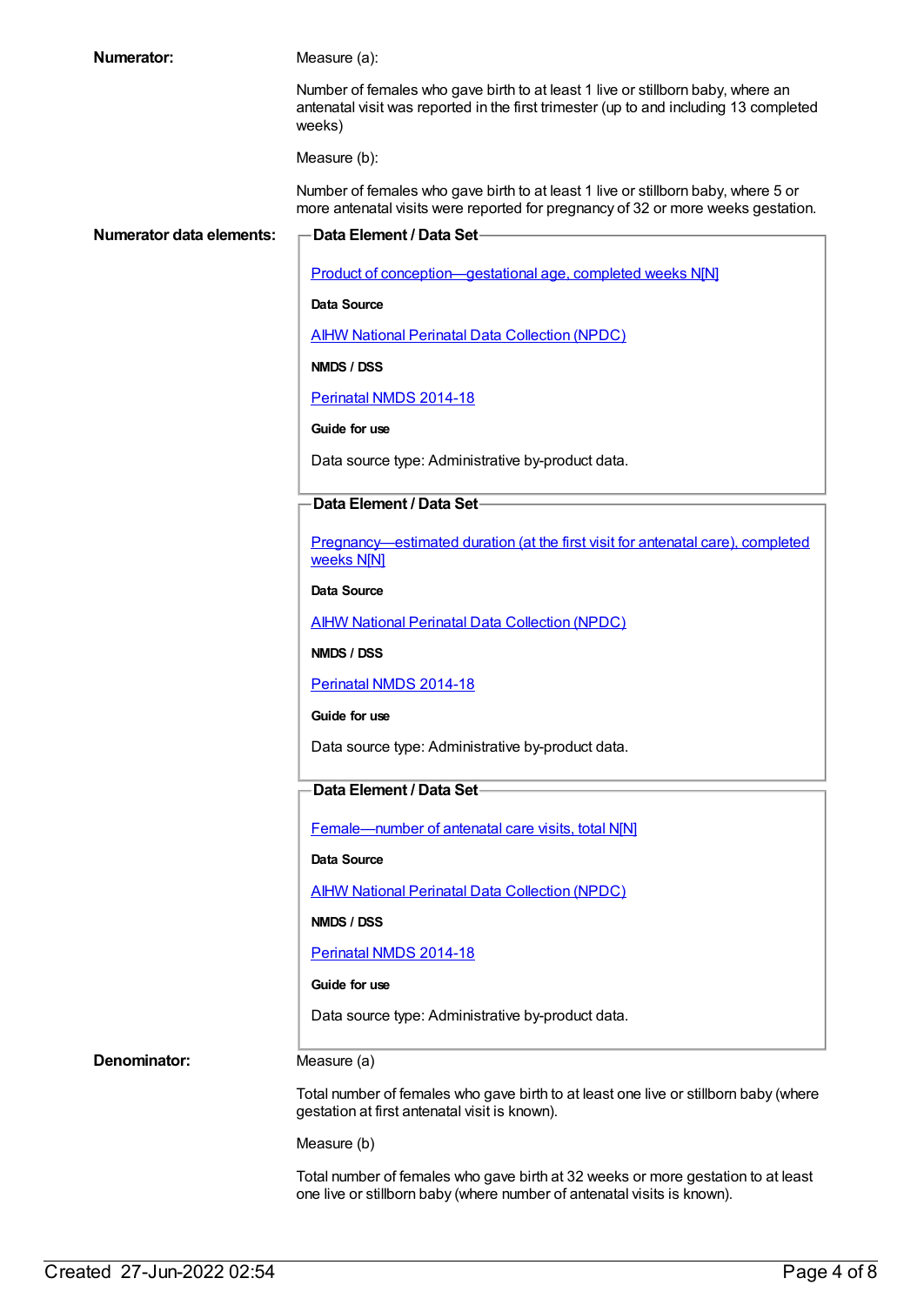#### **Denominator data elements:**

#### **Data Element / Data Set**

Product of [conception—gestational](https://meteor.aihw.gov.au/content/298105) age, completed weeks N[N]

**Data Source**

AIHW National Perinatal Data [Collection](https://meteor.aihw.gov.au/content/392479) (NPDC)

**NMDS / DSS**

[Perinatal](https://meteor.aihw.gov.au/content/517456) NMDS 2014-18

**Guide for use**

Data source type: Administrative by-product data.

### **Data Element / Data Set**

[Pregnancy—estimated](https://meteor.aihw.gov.au/content/379597) duration (at the first visit for antenatal care), completed weeks N[N]

**Data Source**

AIHW National Perinatal Data [Collection](https://meteor.aihw.gov.au/content/392479) (NPDC)

**NMDS / DSS**

[Perinatal](https://meteor.aihw.gov.au/content/517456) NMDS 2014-18

**Guide for use**

Data source type: Administrative by-product data.

### **Data Element / Data Set**

[Female—number](https://meteor.aihw.gov.au/content/423828) of antenatal care visits, total N[N]

**Data Source**

AIHW National Perinatal Data [Collection](https://meteor.aihw.gov.au/content/392479) (NPDC)

**NMDS / DSS**

[Perinatal](https://meteor.aihw.gov.au/content/517456) NMDS 2014-18

**Guide for use**

Data source type: Administrative by-product data.

**Disaggregation: Current period**—(2017):

For Indigenous females only (number and crude rate):

Total and state/territory (including sub-total for jurisdictions reported for baseline year) and remoteness area.

**Time series**—2007, 2008, 2009, 2010, 2011, 2012, 2013, 2014, 2015, 2016 (the data for these years have been previously supplied), 2017 (required for 2020 reporting):

For Indigenous and non-Indigenous females (number, age-standardised rate, rate ratio, rate difference and variability bands):

Total and state/territory (including sub-total for jurisdictions reported for baseline year) and remoteness area (from 2012 onwards), by Indigenous status.

Data for 2017 to be calculated separately for Measure (b) to include and exclude Victoria, to enable continuity of the time series.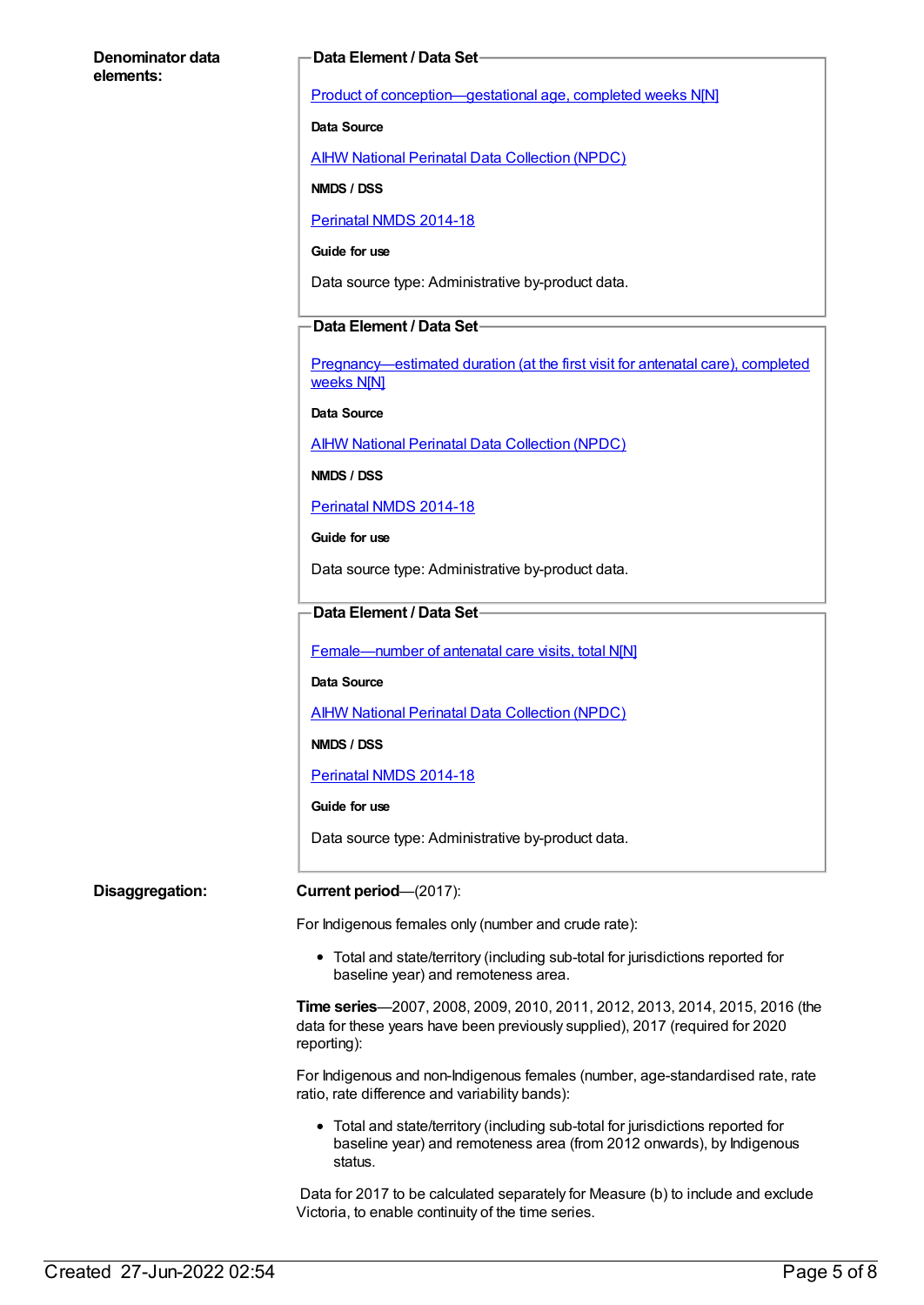#### **Disaggregation data elements:**

#### **Data Element / Data Set**

[Person—Indigenous](https://meteor.aihw.gov.au/content/291036) status, code N

**Data Source**

AIHW National Perinatal Data [Collection](https://meteor.aihw.gov.au/content/392479) (NPDC)

**NMDS / DSS**

[Perinatal](https://meteor.aihw.gov.au/content/517456) NMDS 2014-18

**Guide for use**

Data source type: Administrative by-product data.

#### **Data Element / Data Set**

[Person—area](https://meteor.aihw.gov.au/content/659725) of usual residence, statistical area level 2 (SA2) code (ASGS 2016) N(9)

**Data Source**

AIHW National Perinatal Data [Collection](https://meteor.aihw.gov.au/content/392479) (NPDC)

**NMDS / DSS**

[Perinatal](https://meteor.aihw.gov.au/content/517456) NMDS 2014-18

**Guide for use**

Data source type: Administrative by-product data.

Used for disaggregation by state/territory and remoteness area. Classifications for remoteness area are based on: the Australian Statistical Geography Standard (ASGS) 2016 from 2017; the ASGS 2011 from 2012 to 2016; and the Australian Standard Geographical Classification (ASGC) prior to 2012.

**Comments:** Most recent data available for the 2020 National Indigenous Reform Agreement (NIRA) Report (2018–19 reporting cycle) is 2017.

> The National Perinatal Data Collection (NPDC) consists of an agreed set of standardised data items as specified in the Perinatal national minimum data set (NMDS), as well as additional (non-standardised) data items.

There were no data elements in the Perinatal NMDS for antenatal care prior to July 2010. A standard data item for gestation at first presentation for antenatal care was developed and included in the Perinatal NMDS from 1 July 2010, while a standard data item for number of antenatal visits was developed and included in the Perinatal NMDS from 1 July 2013.

Data on gestation at first antenatal visit (for Measure (a) are only available to report for New South Wales, Victoria, Queensland, the Australian Capital Territory and the Northern Territory for births from January 2010, and for Victoria and Tasmania for births from 1 July 2010.

Data on number of antenatal visits (for Measure (b) are only available to report for Queensland, South Australia and the Northern Territory for births from January 2010, for New South Wales, Tasmania and the Australian Capital Territory from January 2011, for Western Australia from July 2012 and for Victoria from January 2016.

For earlier years, data from non-standard data items made available as part of the NPDC have been used where available; therefore these data should be interpreted with caution.

Information is included in the NPDC for all live births and stillbirths of at least 400 grams birthweight or at least 20 weeks gestation.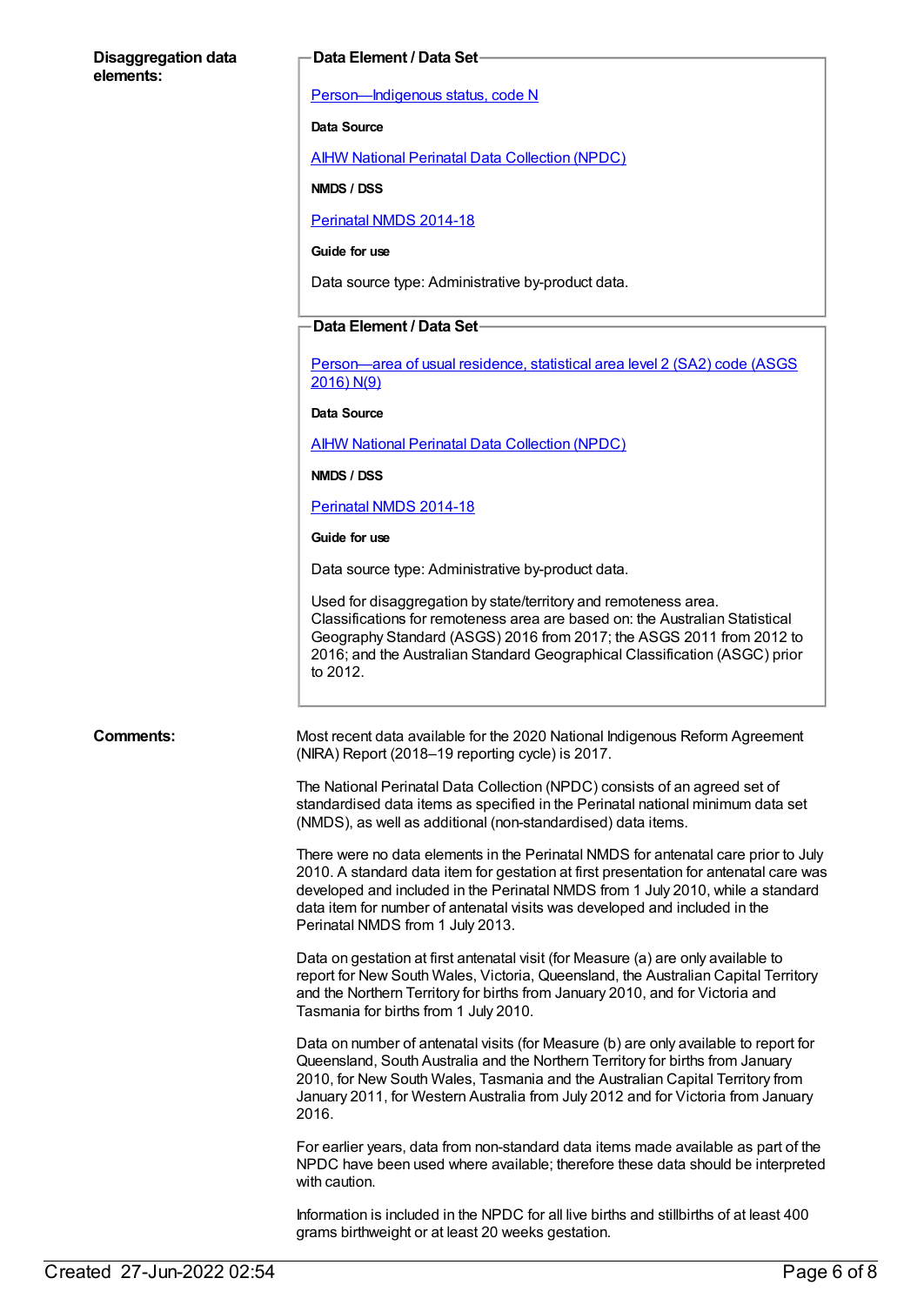Maternal age is the age at the time of giving birth.

To report trends, the body assessing progress over time may separately request percentage change and statistical significance testing for this indicator directly from the data provider (AIHW).

Variability bands accompanying perinatal data should be used for the purposes of comparisons over time and for national estimates at a point in time for Indigenous/non-Indigenous comparisons.

Baseline year for the Council of Australian Governments' Closing the Gap target (Halve the gap in mortality rates for Indigenous children under 5 within a decade) is 2008; baseline year for this indicator is 2007; target year is 2018.

#### **NIRAPIMGagreed Principles for reporting directly age-standardised rates for administrative data.**

Note that Principle 4 is not applicable for this indicator.

**Overarching principle:** Before undertaking age-standardisation, analysts must investigate the data being used to understand the age-specific distribution and any limitations that may impact on the results.

**Principle 1:** The standard population used should be the Australian estimated resident population as at 30 June 2001 (for this indicator, females aged 15–44) based on the 2001 Census.

**Principle 2:** If the denominator is less than 30 in any one age group, then do not attempt to produce age-standardised rates.

Age groups may be collapsed to obtain a denominator of 30 or more (provided that this is in accordance with Principle 3).

**Principle 3:** If the total number of Indigenous events (for example, deaths, hospital separations) is less than 20, then do not attempt to produce age-standardised rates.

Combining several years of data, or aggregating jurisdictions should be considered to obtain a total of 20 or more events.

If this does not meet the purpose (that is, data are required for time series or jurisdictional comparisons), or does not result in a total of 20 or more events, then other measures and contextual information should be reported instead of agestandardised rates which could include total number of events, crude rates, agespecific rates, age-specific rate ratios and median age at death.

**Principle 4:** Not applicable.

**Principle 5:** Additional contextual information (most importantly age-specific rates and ratios) should be provided in addition to age-standardised rates when:

a) the age-standardised rates and rate ratios lie largely outside the range of the age-specific rates and rate ratios

b) the pattern of age-specific rates of the Indigenous and non-Indigenous populations differ substantially (for example, deaths from a certain cause concentrate on younger ages for the Indigenous population while for the non-Indigenous population they may occur at older ages)

c) the age-specific rates depart from the assumption of a uniform increase in death with age (for example, injury which peaks in the young adult to middle-ages and certain cancers amenable to treatment for some age groups)

d) the condition of interest is largely confined to a specific age range (for example, sexually transmitted infections (STIs) and females who give birth). In such instances, age-standardisation could be restricted to include the age groups within this age range only.

**Principle 6:** For conditions restricted to a specific age group (for example, conditions originating in the perinatal period and sudden infant death syndrome (SIDS)), it is recommended to report the age-specific rate for the age group of